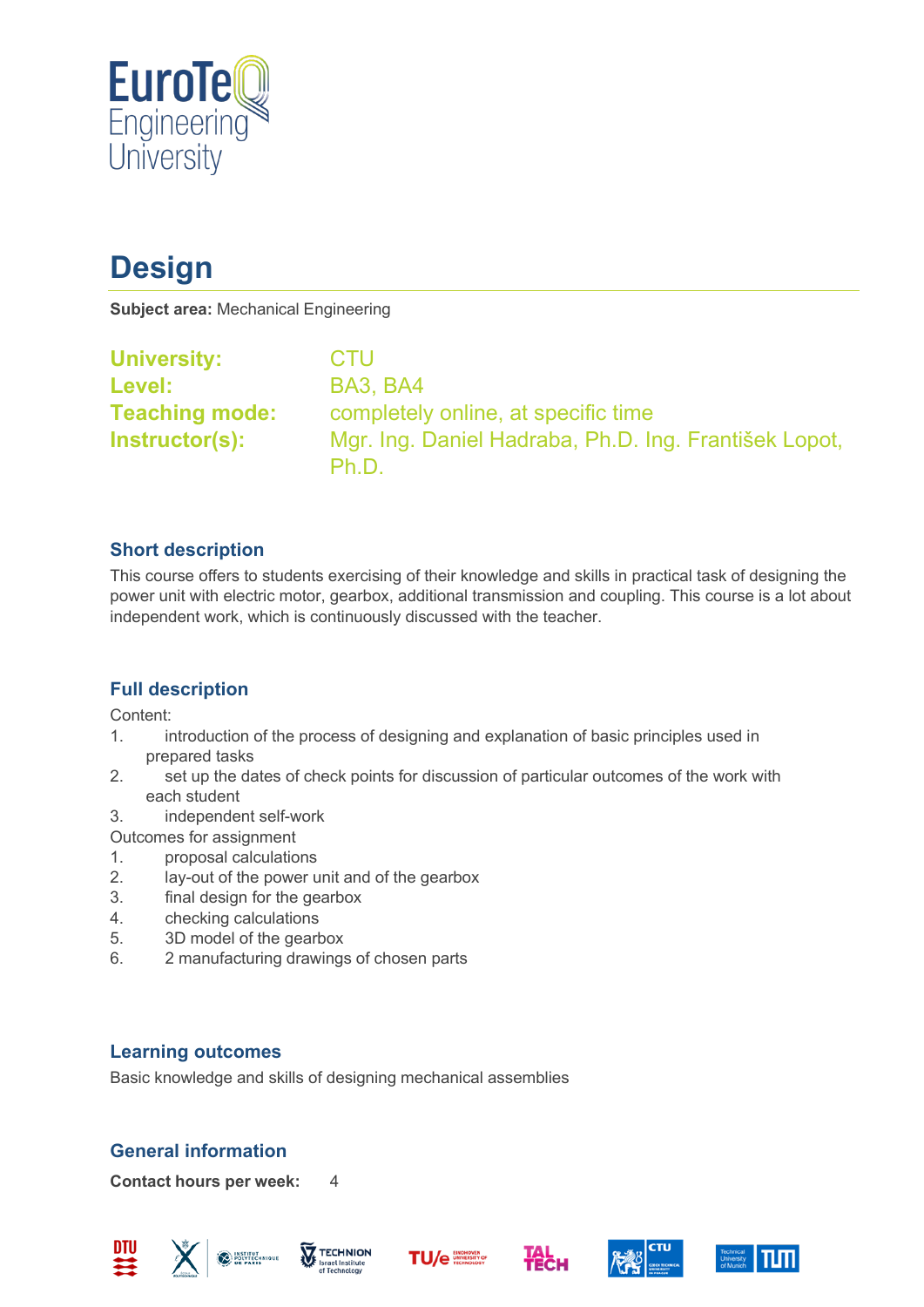

| <b>Total workload:</b>           | 100 (in student hours for the whole course)                                                                                                                                                                                                  |  |
|----------------------------------|----------------------------------------------------------------------------------------------------------------------------------------------------------------------------------------------------------------------------------------------|--|
| <b>ECTS credits:</b>             | $\overline{4}$                                                                                                                                                                                                                               |  |
| Language:                        | English                                                                                                                                                                                                                                      |  |
|                                  |                                                                                                                                                                                                                                              |  |
| <b>Course start date:</b>        | 19 September 2022                                                                                                                                                                                                                            |  |
| <b>Course end date:</b>          | 15 January 2023                                                                                                                                                                                                                              |  |
| Add. info about start date:      | Start course date refers to start of the semester at CTU. Schedules will be<br>available 1-2 weeks before semester starts. Lectures are taken place from<br>19.9.2022 until 15.1.2023. Examination period from 16.1.2023 until<br>19.2.2023. |  |
| <b>Weekly teaching day/time:</b> |                                                                                                                                                                                                                                              |  |
| Time zone:                       | CET (Denmark, Germany, France, Netherlands, Switzerland, Czech<br>Republic)                                                                                                                                                                  |  |
| <b>Further information:</b>      |                                                                                                                                                                                                                                              |  |
| <b>Prerequisites:</b>            | Experience with 3D CAD and technical drawings recommended                                                                                                                                                                                    |  |
| <b>Activities and methods:</b>   | Group work, Self-study, Tutorial sessions                                                                                                                                                                                                    |  |
| <b>Presence on campus:</b>       |                                                                                                                                                                                                                                              |  |

#### **Final examination**

| Form:                        | assignment      |
|------------------------------|-----------------|
| Date:                        |                 |
| Location/format:             |                 |
| <b>Re-sit possibility:</b>   |                 |
| <b>Transcript available:</b> | end of semester |
| Add. info/requirements:      |                 |

# **Registration**

To register for this course, follow the registration requirements of your **home university** as specified here: [www.euroteq.eu/courses-registration.](http://www.euroteq.eu/courses-registration)

# **Administration**

**Number of places:** 20

買 义